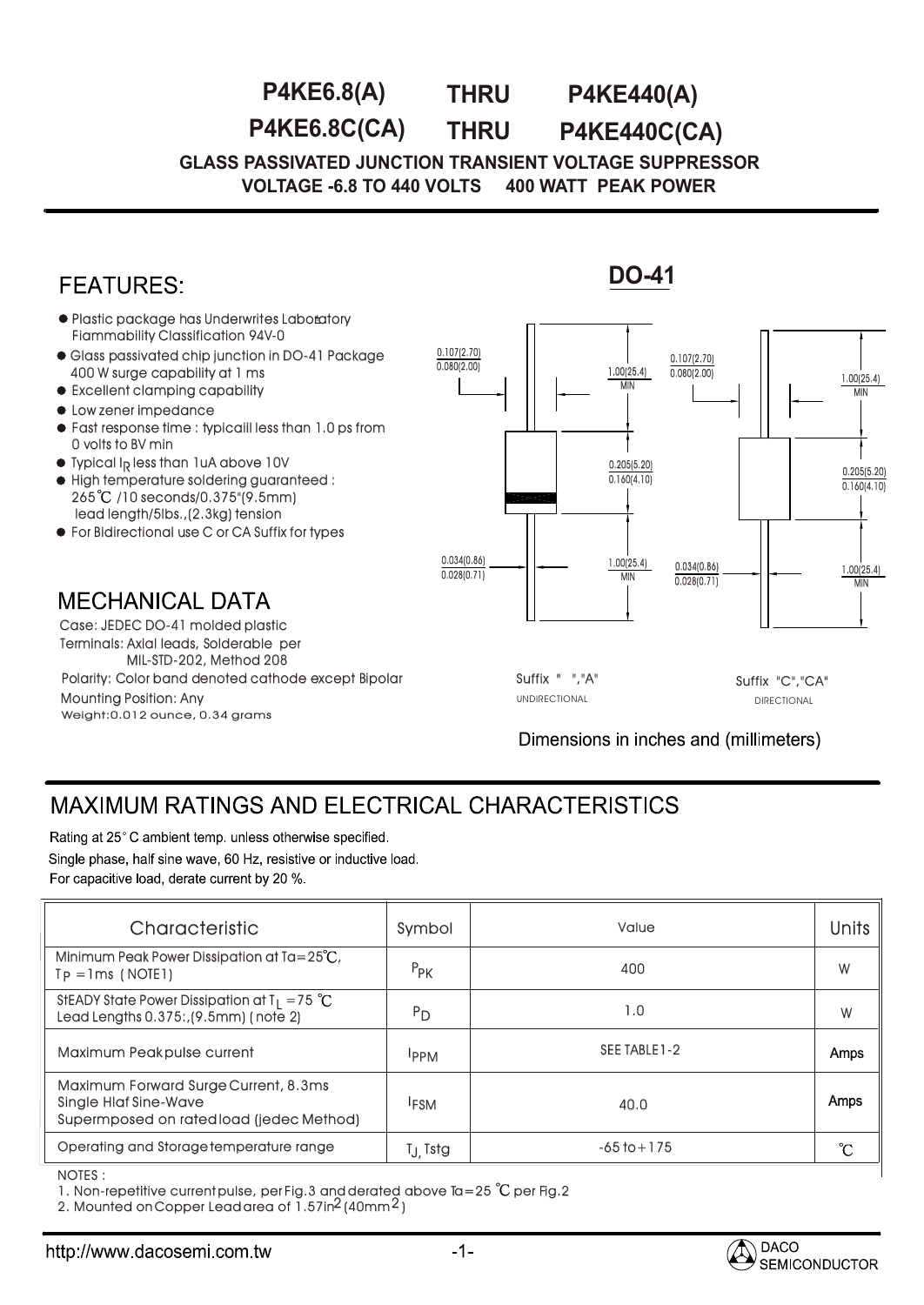e-kt

 $4.0$ 

 $3.0$ 



FIGURE 1-PEAK PULSEPOWER RATING VERSUS

PULSETIME CURVE



 $2.0$ 

t, TIME, ms









V(BR), BREAKDOWN VOLTAGE, VOLTS



**DACO** SEMICONDUCTOR

 $\overline{0}$ 

 $\overline{0}$ 

 $1.0$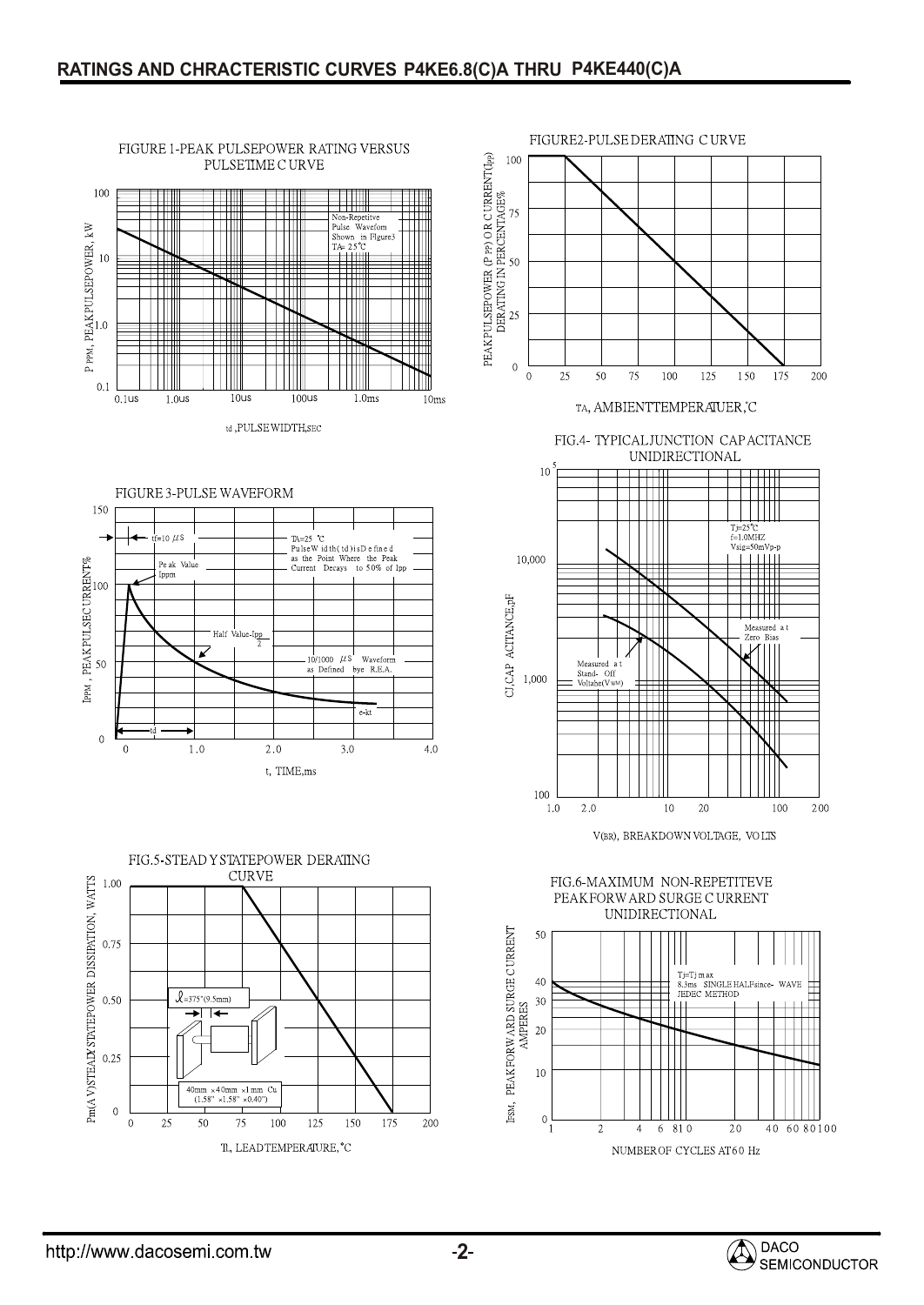## **400 WATT AXIAL LEAD TVS P4KE6.8(A)(C)(CA) THRU P4KE440(A)(C)(CA)**

| Table 1                           |       |               |      |            |                |                           |       |                 |       |
|-----------------------------------|-------|---------------|------|------------|----------------|---------------------------|-------|-----------------|-------|
|                                   | VRW M | $V$ BR $@$ IT |      | IR @ V RWM |                | $\rm V\rm C$ @ I $\rm PP$ |       |                 |       |
| Part Number                       | Min.  | Max.          | IT   | UNI-       | BI-            |                           |       | PACKAGE         |       |
|                                   | V     | V             | V    | m A        | u A            | V<br>u A                  | Volts | А               |       |
| 400W Transient Voltage Suppressor |       |               |      |            |                |                           |       |                 |       |
| P4KE6.8(C)                        | 5.50  | 6.12          | 7.48 | 10         | 1000           | 2000                      | 10.8  | 38.0            | DO-41 |
| P4KE6.8(C)A                       | 5.80  | 6.45          | 7.14 | 10         | 1000           | 2000                      | 10.5  | 40.0            | DO-41 |
| P4KE7.5(C)                        | 6.05  | 6.75          | 8.25 | 10         | 500            | 1000                      | 11.7  | 36.0            | DO-41 |
| P4KE7.5(C)A                       | 6.40  | 7.13          | 7.88 | 10         | 500            | 1000                      | 11.3  | 37.0            | DO-41 |
| P4KE8.2(C)                        | 6.63  | 7.38          | 9.02 | 10         | 200            | 400                       | 12.5  | 33.0            | DO-41 |
| P4KE8.2(C)A                       | 7.02  | 7.79          | 8.61 | 10         | 200            | 400                       | 12.1  | 35.0            | DO-41 |
| P4KE9.1(C)                        | 7.37  | 8.19          | 10.0 | 1.0        | 50             | 100                       | 13.8  | 30.0            | DO-41 |
| P4KE9.1(C)A                       | 7.78  | 8.65          | 9.50 | 1.0        | 50             | 100                       | 13.4  | 31.0            | DO-41 |
| <b>P4KE10(C)</b>                  | 8.10  | 9.00          | 11.0 | 1.0        | 10             | 20                        | 15.0  | 28.0            | DO-41 |
| P4KE10(C)A                        | 8.55  | 9.50          | 10.5 | 1.0        | 10             | 20                        | 14.5  | 29.0            | DO-41 |
| <b>P4KE11(C)</b>                  | 8.92  | 9.90          | 12.1 | 1.0        | 5              | 10                        | 16.2  | 26.0            | DO-41 |
| P4KE11(C)A                        | 9.40  | 10.5          | 11.6 | 1.0        | 5              | 10                        | 15.6  | 27.0            | DO-41 |
| P4KE12(C)                         | 9.72  | 10.8          | 13.2 | 1.0        | 5              | 5                         | 17.3  | 24.0            | DO-41 |
| <b>P4KE12(C)A</b>                 | 10.2  | 11.4          | 12.6 | 1.0        | 5              | 5                         | 16.7  | 25.0            | DO-41 |
| P4KE13(C)                         | 10.5  | 11.7          | 14.3 | 1.0        | 5              | 5                         | 19.0  | 22.0            | DO-41 |
| P4KE13(C)A                        | 11.1  | 12.4          | 13.7 | 1.0        | 5              | 5                         | 18.2  | 23.0            | DO-41 |
| <b>P4KE15(C)</b>                  | 12.1  | 13.5          | 16.5 | 1.0        | 5              | 5                         | 22.0  | 19.0            | DO-41 |
| P4KE15(C)A                        | 12.8  | 14.3          | 15.8 | 1.0        | 5              | 5                         | 21.2  | 20.0            | DO-41 |
| P4KE16(C)                         | 12.9  | 14.4          | 17.6 | 1.0        | 5              | 5                         | 23.5  | 18.0            | DO-41 |
| P4KE16(C)A                        | 13.6  | 15.2          | 16.8 | 1.0        | 5              | 5                         | 22.5  | 19.0            | DO-41 |
| P4KE18(C)                         | 14.5  | 16.2          | 19.8 | 1.0        | 5              | 5                         | 26.5  | 16.0            | DO-41 |
| P4KE18(C)A                        | 15.3  | 17.1          | 18.9 | 1.0        | 5              | 5                         | 25.2  | 17.0            | DO-41 |
| <b>P4KE20(C)</b>                  | 16.2  | 18.0          | 22.0 | 1.0        | 5              | 5                         | 29.1  | 14.0            | DO-41 |
| P4KE20(C)A                        | 17.1  | 19.0          | 21.0 | 1.0        | 5              | 5                         | 27.7  | 15.0            | DO-41 |
| P4KE22(C)                         | 17.8  | 19.8          | 24.2 | $1.0\,$    | 5              | 5                         | 31.9  | 13.0            | DO-41 |
| <b>P4KE22(C)A</b>                 | 18.8  | 20.9          | 23.1 | 1.0        | 5              | $\overline{5}$            | 30.6  | 14.0            | DO-41 |
| <b>P4KE24(C)</b>                  | 19.4  | 21.6          | 26.4 | 1.0        | $\,$ 5 $\,$    | 5                         | 34.7  | 12.0            | DO-41 |
| P4KE24(C)A                        | 20.5  | 22.8          | 25.2 | 1.0        | 5              | $\overline{5}$            | 33.2  | 13.0            | DO-41 |
| <b>P4KE27(C)</b>                  | 21.8  | 24.3          | 29.7 | 1.0        | 5              | 5                         | 39.1  | 11.0            | DO-41 |
| <b>P4KE27(C)A</b>                 | 23.1  | 25.7          | 28.4 | 1.0        | 5              | 5                         | 37.5  | 11.2            | DO-41 |
| P4KE30(C)                         | 24.3  | 27.0          | 33.0 | 1.0        | 5              | 5                         | 43.5  | 10 <sup>1</sup> | DO-41 |
| P4KE30(C)A                        | 25.6  | 28.5          | 31.5 | 1.0        | 5              | 5                         | 41.4  | 10              | DO-41 |
| P4KE33(C)                         | 26.8  | 29.7          | 36.3 | 1.0        | 5              | 5                         | 47.7  | 9.0             | DO-41 |
| P4KE33(C)A                        | 28.2  | 31.4          | 34.7 | 1.0        | 5              | $5\phantom{.0}$           | 45.7  | 9.0             | DO-41 |
| P4KE36(C)                         | 29.1  | 32.4          | 39.6 | 1.0        | 5              | $5\phantom{.0}$           | 52.0  | 8.0             | DO-41 |
| P4KE36(C)A                        | 30.8  | 34.2          | 37.8 | 1.0        | 5              | 5                         | 49.9  | 8.4             | DO-41 |
| P4KE39(C)                         | 31.6  | 35.1          | 42.9 | 1.0        | 5              | 5                         | 56.4  | 7.4             | DO-41 |
| P4KE39(C)A                        | 33.3  | 37.1          | 41.0 | 1.0        | 5              | 5                         | 53.9  | 7.8             | DO-41 |
| <b>P4KE43(C)</b>                  | 34.8  | 38.7          | 47.3 | 1.0        | $\,$ 5 $\,$    | 5                         | 61.9  | 6.8             | DO-41 |
| P4KE43(C)A                        | 36.8  | 40.9          | 45.2 | 1.0        | 5              | 5                         | 59.3  | 7.1             | DO-41 |
| <b>P4KE47(C)</b>                  | 38.1  | 42.3          | 51.7 | 1.0        | 5              | $5\phantom{.0}$           | 67.8  | 6.2             | DO-41 |
| P4KE47(C)A                        | 40.2  | 44.7          | 49.4 | 1.0        | $\overline{5}$ | 5                         | 64.8  | 5.0             | DO-41 |